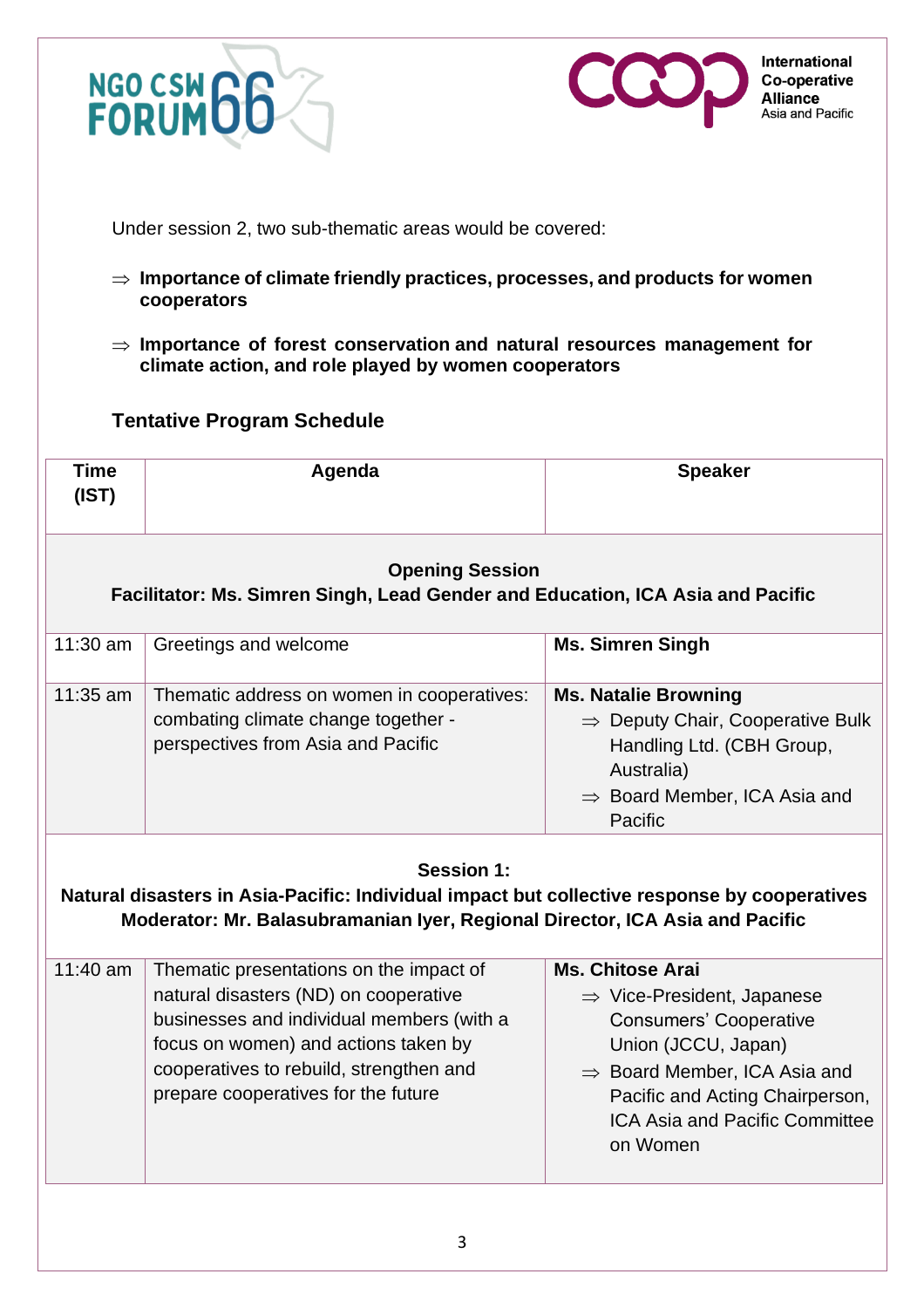|                                                                                                                                        | NGO CSW 66                                                                                                            | <b>International</b><br>CGC<br><b>Co-operative</b><br><b>Alliance</b><br>Asia and Pacific                                                                                                                         |
|----------------------------------------------------------------------------------------------------------------------------------------|-----------------------------------------------------------------------------------------------------------------------|-------------------------------------------------------------------------------------------------------------------------------------------------------------------------------------------------------------------|
|                                                                                                                                        |                                                                                                                       | ND in focus: Earthquake and tsunami<br>in Japan, 2011                                                                                                                                                             |
|                                                                                                                                        |                                                                                                                       | <b>Ms. Chitra Subba</b><br>$\Rightarrow$ General Manager, National<br>Cooperative Federation of<br>Nepal (NCF, Nepal)<br>ND in focus: Earthquake in Nepal,<br>2015                                                |
|                                                                                                                                        |                                                                                                                       | <b>Ms. Melina Morrison</b><br>$\Rightarrow$ CEO, Business Council of<br><b>Cooperatives and Mutuals</b><br>(BCCM, Australia)                                                                                      |
|                                                                                                                                        |                                                                                                                       | ND in focus: Bushfire crisis in<br>Australia, 2019-2020                                                                                                                                                           |
|                                                                                                                                        |                                                                                                                       | Mr. Antonio Arañas (TBC)<br>$\Rightarrow$ Chairperson, National<br><b>Association of Training Centers</b><br>for Cooperatives (NATCCO, the<br>Philippines)<br>$\Rightarrow$ Board member, ICA Asia and<br>Pacific |
|                                                                                                                                        |                                                                                                                       | ND in focus: Typhoons Vamco and<br>Goni in the Philippines, 2020                                                                                                                                                  |
| <b>Session 2:</b><br>Safeguarding the future: Making people climate resilient by future proofing cooperatives<br><b>Moderator: TBC</b> |                                                                                                                       |                                                                                                                                                                                                                   |
| 12:20 pm                                                                                                                               | Panel discussion on the importance of climate<br>friendly practices, processes, and products for<br>women cooperators | Ms. Elenita V. San Roque (TBC)<br>$\Rightarrow$ CEO, Association of Asian<br><b>Confederation of Credit Unions</b><br>(ACCU, Thailand)                                                                            |
|                                                                                                                                        |                                                                                                                       | Ms. Meena Pokhrel (TBC)                                                                                                                                                                                           |
|                                                                                                                                        |                                                                                                                       |                                                                                                                                                                                                                   |